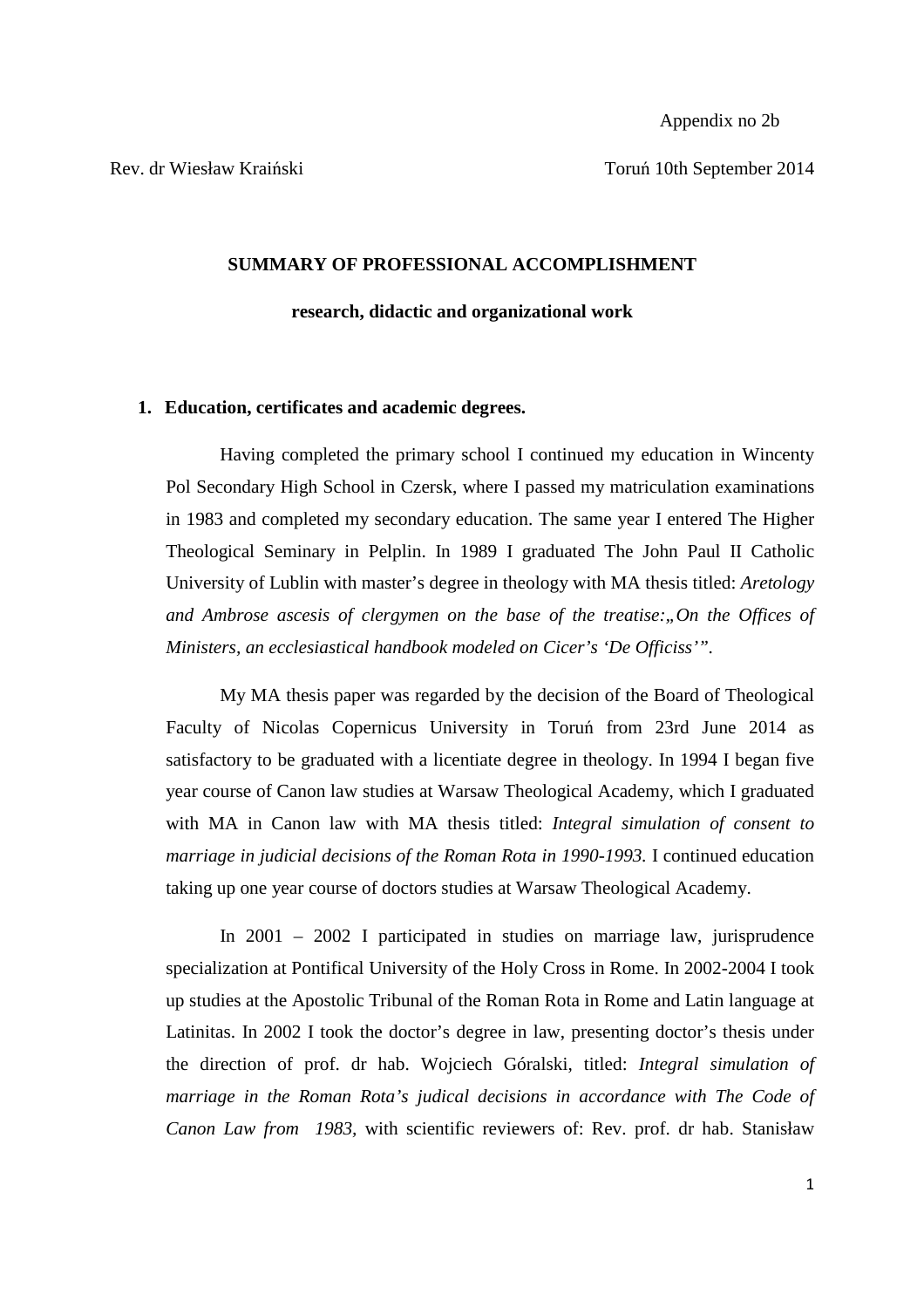Paździor (KUL – Catholic University of Lublin) and Rev. dr hab. Henryk Stawniak (prof. of UKSW – Cardinal Stefan Wyszyński University in Warsaw).

## **2. Information on employment.**

1989 - 1990 Parish church of St. Catherine of Alexandria in Brodnica - vicar – catechist;

1990 - 1991 Parish church of St. Nicolas in Grudziądz - vicar; Center of Permanent Education in Grudziądz - catechist;

1991 - 1995 Parish of St. Maximilian in Toruń - vicar; Secondary High School No III in Toruń - catechist;

1995 - 2001 Parish church of God's Mother Queen of Poland in Wąbrzeźno - vicar; Complex of Vocational Schools in Wąbrzeźno - catechist;

2006 – Functionary of The Diocesan Curia designed for organizing Ecclesiastical Court of Toruń Diocese, judicial vicar, didactic work at the Faculty of Theology of Nicolas Copernicus University in Toruń;

2008 – Assistant professor of the Department of Canon Law at the Faculty of Theology of Nicolas Copernicus University in Toruń.

## **3. Academic activity.**

My scientific interests and subjects related to them are concentrated on present theological-legal issues having their practical validation in the Roman Catholic Church functioning. My particular attention is focused on theology of matrimonial law, primarily on sacramental of marriage, its durability and defining reasons causing its nullity. Facing the problem of globalization and mass human migration, my intention is to take up problems of the Catholics wishing to marry non-Catholics, who are frequently in opposition to unchangeable theological Church doctrine as far as unity and indissolubility of marriage is concerned. The problem increases in particular when a non-Catholic, baptised or not, married previously in his/her legal, religious or social system had married earlier a non-Catholic. Next, released from consequences of that marriage, he/she wishes to marry a Catholic. The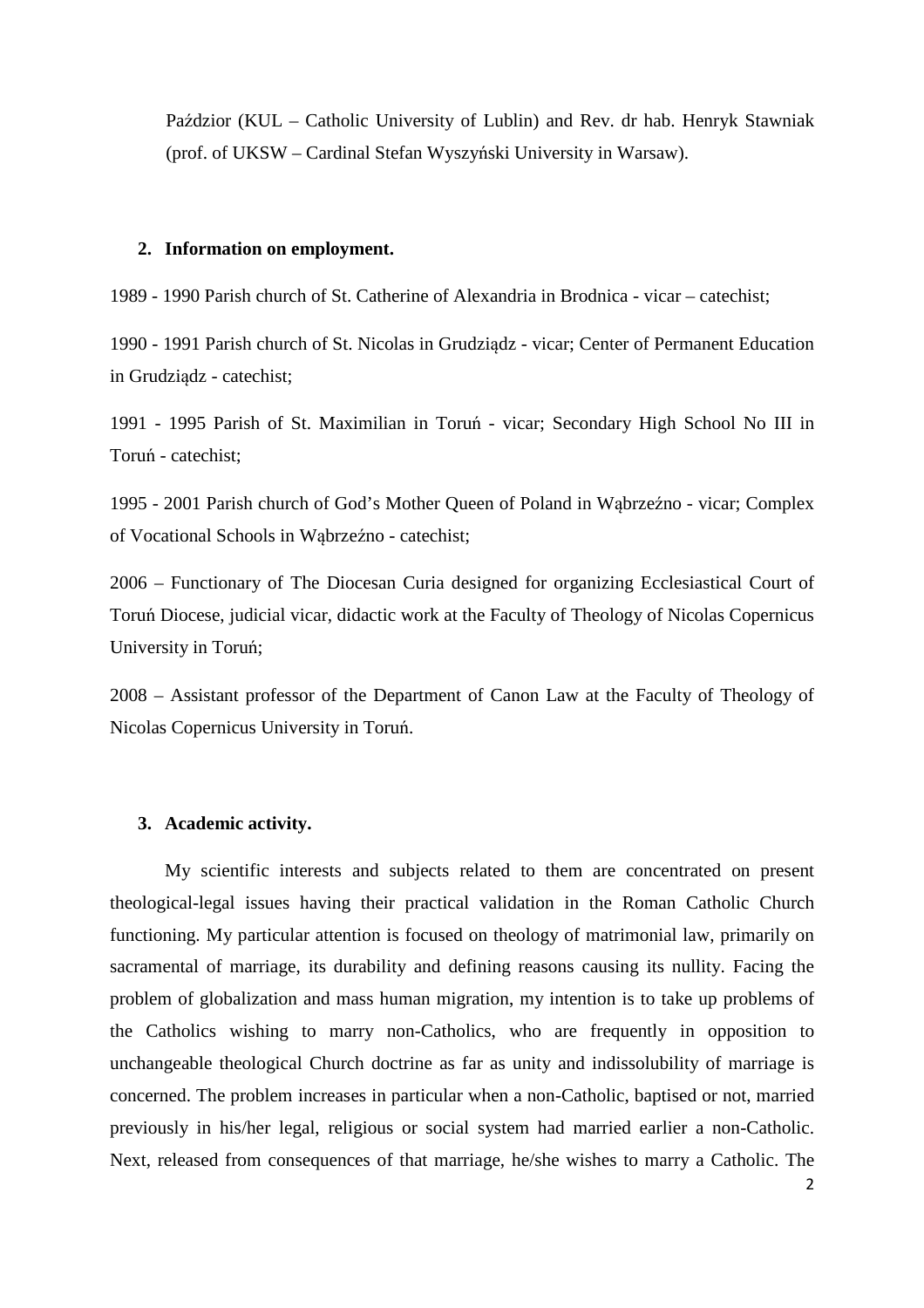problem is both serious and interesting that the Catholic Church standing unchangeably on the foundations of natural law claims that each marriage solemnized and consummated (it refers in particular to the Christened ones) is seriously regarded as indissoluble, therefore it can not be dissolved by any human authority. It must be indicated that the matrimony has been void at its inception (with *ex tunc* effect), the moment of contraction on the grounds of natural law or positive law which a non-Catholic was subjected to, however, it must not be a divorce and may not be taken by it. In arbitrating of matrimony validity, even in case of non-sacramental marriage, the Church is not always able to implement the privileges which She has been allowed, i.e. Pauline and Petrine privileges, because it is not always possible to state sufficient conditions complied to be taken into account. Therefore, it is necessary to search and present the title of matrimony nullity, resulting from the law of a community in which a non-Catholic contracted his/her marriage.

This was the background of my other research interest, i.e. matrimonial law in non-Catholic communities, in particular legal procedure functioning within the Catholic Church community towards non-Catholics. Taking up this questions can bring fruits of particular help for non-Catholics, who wish to resolve their matrimonial problems on the grounds of the Catholic Church.

a) Primary current issues under my interest subjected to research and reflection are based on my personal experience of matrimonial cases settlements. The problems accompanying these cases were revealed in the course of my direct personal contacts with persons, who wished to regulate their matrimonial life on the grounds of the Catholic Church revealing secrets of their conscience. My attitude towards the matters connected with matrimonial law is certainly very detailed, which demonstrates, among others, void of matrimony, studying validity of marriage contract, including sacramental marriage contract from the point of view of the Canon law (created by the Church) and from the point of natural law.

To confirm my involvement in this subject I would like to quote the following articles:

*Adjudgment of marriage nullity on the ground of integral simulation together with other grounds of marriage nullity within the consent to marriage in the Roman Rota's juridical decisions*, Studia Gdańskie volume 27/2010 – pp. 222-243.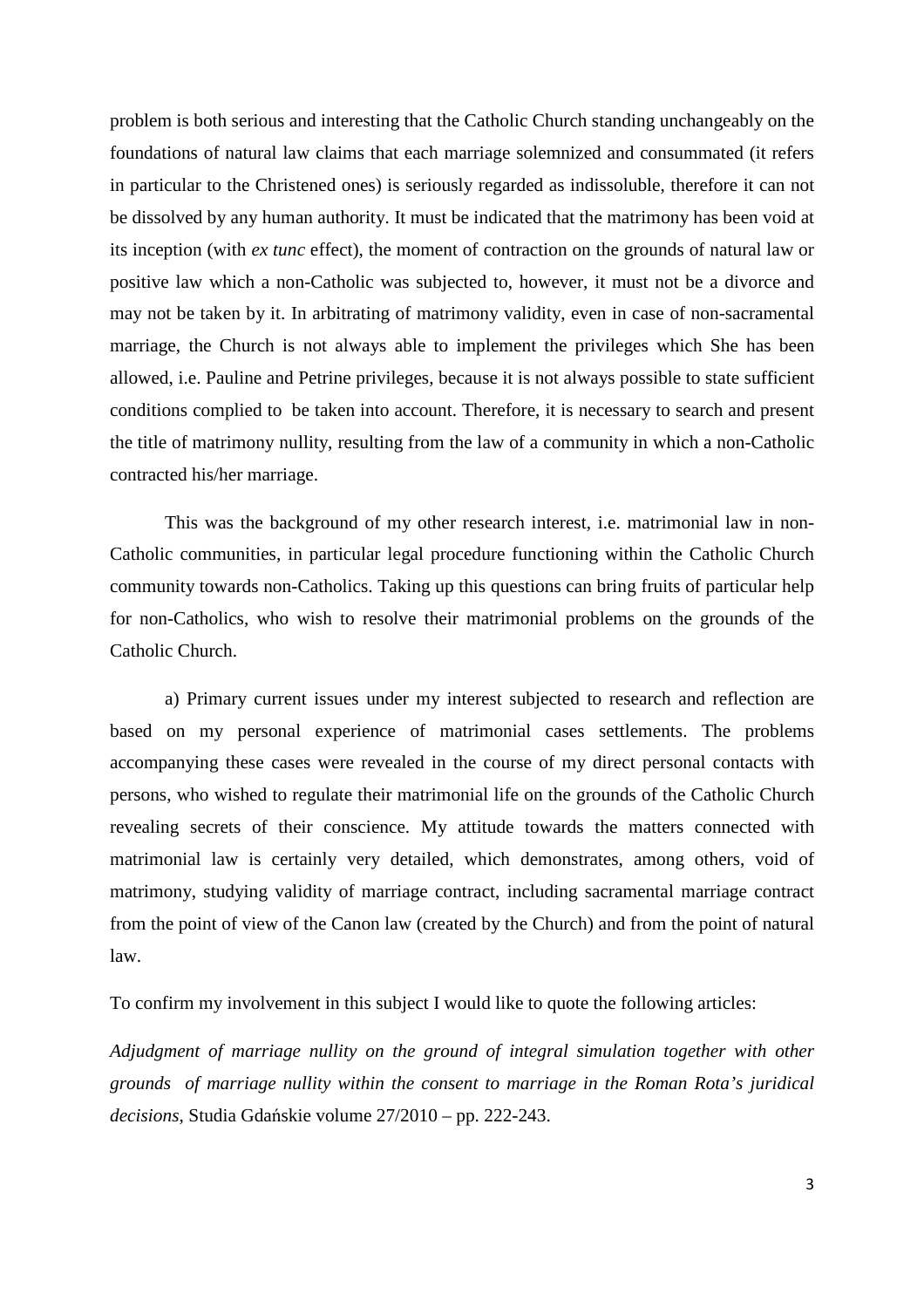*Epilepsy as the cause of marriage nullity in the Roman Rota's jurisdiction*, Studia Gdańskie volume 25/2009, pp. 101-113.

*Intentions of bonum coniugum exclusion as grounds of marriage nullity in the Rota doctrine and jurisprudence*, Jus Matrimoniale Volume 16(22) 2011, pp. 99-116.

*Antisocial personality as a cause of nullity of marriage*. Jus Matrimoniale, Volume 15(21) 2010, pp.. 27-42. Reprint "Małżeństwo jedno i nierozerwalne", Ełk 2012 pp. 171- 194.

*Specific variants of consent to marriage simulation in judical decisions of the Roman Rota,* in: Książka dedykacyjna dla bpa Andrzeja Suskiego 'In fide et dilectione'. Toruń 2006, pp. 111-139.

*Homosexualism and the ability of living in celibacy and in married state*, Pedagogika Katolicka no. 11 (2/2012) KUL, pp. 89-99.

*Attempt to determine "bonum familiae" as an Essentials and autonomous element in the structure of matrimony*, in: Studia Pelplińskie V. 46/2013, pp. 135-144.

Article approved for printing: *FAS syndrome and the nullity of marriage* accepted for publication after the review of Rivista Facies Domini Spagna.

Following these articles one can observe that my research is mainly focused on the substance of matrimony, i.e. on its foundations resulting from natural law. Within that space I touched the realities and elements which state its existence (*bonum coniugum*), as a significant component, which can be the base of stating nullity of marriage because of inability of undertaking the spouses good or its preclusion. Research in this matter were performed by me on the grounds of the documents and the Roman Rota's decisions, which demonstrate in this way a certain legal pattern for all the Church.

I also emphasized in my work, on the base of St. Thomas Aquinas, St. Augustine of Hippo, jurisprudence of the Rota, what is practical understanding of the conception of good, what conceptualization of *bonum coniugum* includes in itself. My research indicated that it is a communion of married life, internal personal unity, unity of life and love, however, I also certified that within juridical 'space' (studying in details, among others, invalidity decisions of the Rota), it can be concluded that this conception is not sharp.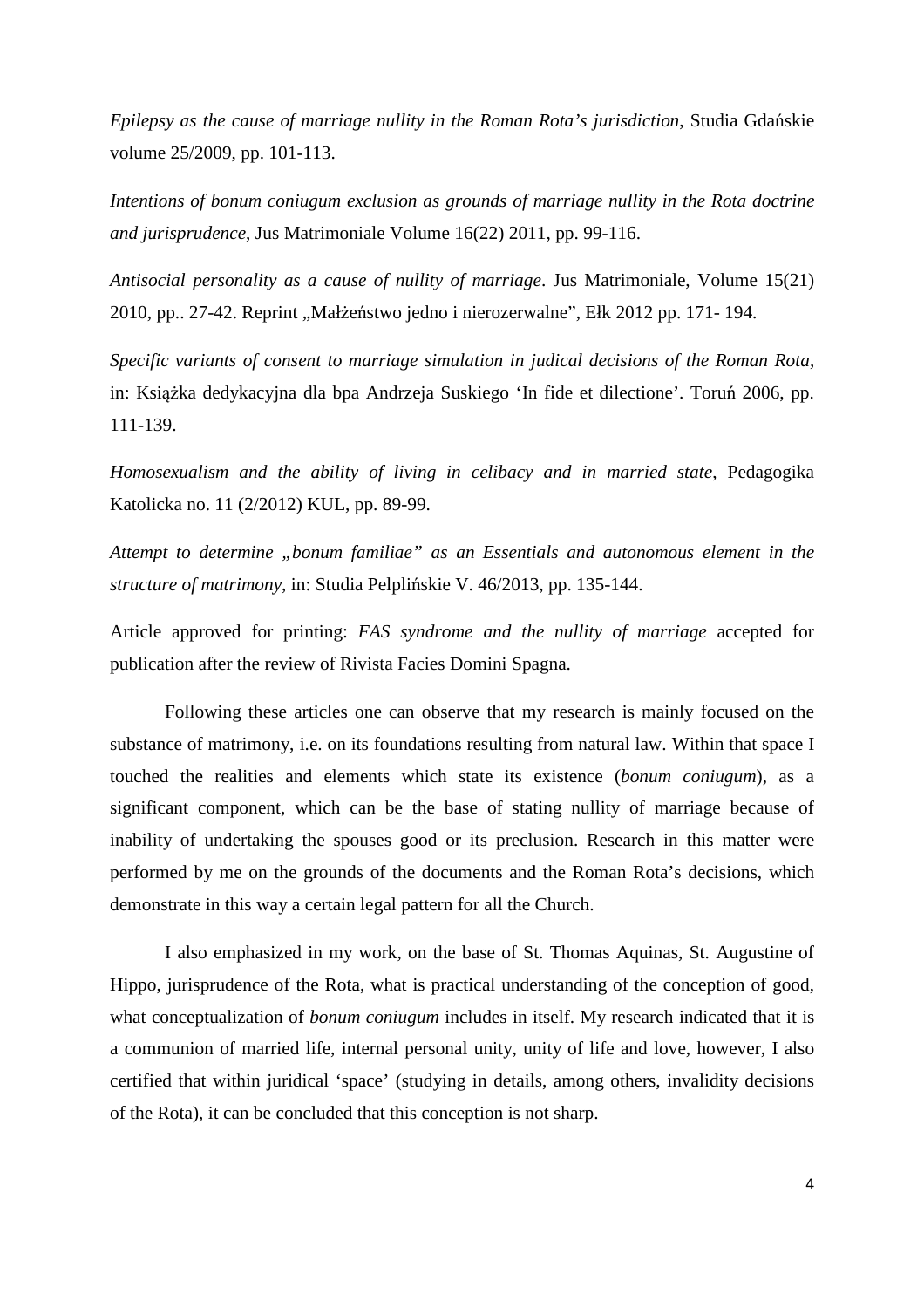On the grounds of nullity or exclusion of marriage, in reference to Ecclesiastical legal proceedings it must be stated, however, that the majority of decisions (on account of the statement of nullity of marriage with *bonum coniugum*) concern inability of undertaking the spouses' good and not its exclusion.

Involvement in these issues is of a great importance from equally: legal, theological and pastoral point of view. Research carried out by me concerning certain ideals and certain matrimonial realities, which testify the marriage existence, find its reflection in the speech of Benedict XVI addressed to the members of Apostolic Tribunal of the Roman Rota from 26th January 2008. The Pope spoke in it about local forms of jurisprudence. Moreover, He encouraged to look at marriage in an anthropological way and at its spiritual dimension. Benedict XVI also accentuated that not everybody who demonstrates some form of inability contracts void marriage, because a human being controls his impulses and because he is also a spirituals creature, possesses immortal soul. To follow the Pope's guidelines and especially the ideals concerning reality, qualities and elements of marriage, this interpretation must be precise. Underestimating this problem, particularly at present times and present mentality can lead to formulating false thesis: that the marriage in its strict sense can not be contracted. Hence, my involvement in research over *bonum coniugum* seems to be justified.

My research work concerning the substance and validity of marriage also included the particular problem – epilepsy. Studying this phenomenon, anthropological look at marriage should be a starting point. It should be remarked, however, that the cause itself – epilepsy in this case – of one party is not a condition of inability of marriage contracting and taking up responsibilities resulting from the fact. Epilepsy is a disease classification, affecting about 1 % of population. Working on the problem I focus my attention on precise determination of the disease elements: scale of disease intensity, its character, frequency, type of disorders, a person's age, circumstances and moment of the disease appearance. Diagnosing and defining these critera is a necessity for decisions of marriage validity and consent of marriage (also sacramental marriage), proving if that particular personality disorder caused inability of marriage contract of one party. Continuing, the necessity of finding out if as a result of activities of his intellectual-volitive spheres, he/she was unable to take up human action. Particular and exact study of that phenomenon can be a condition of nullity of marriage situated within the frames of natural law.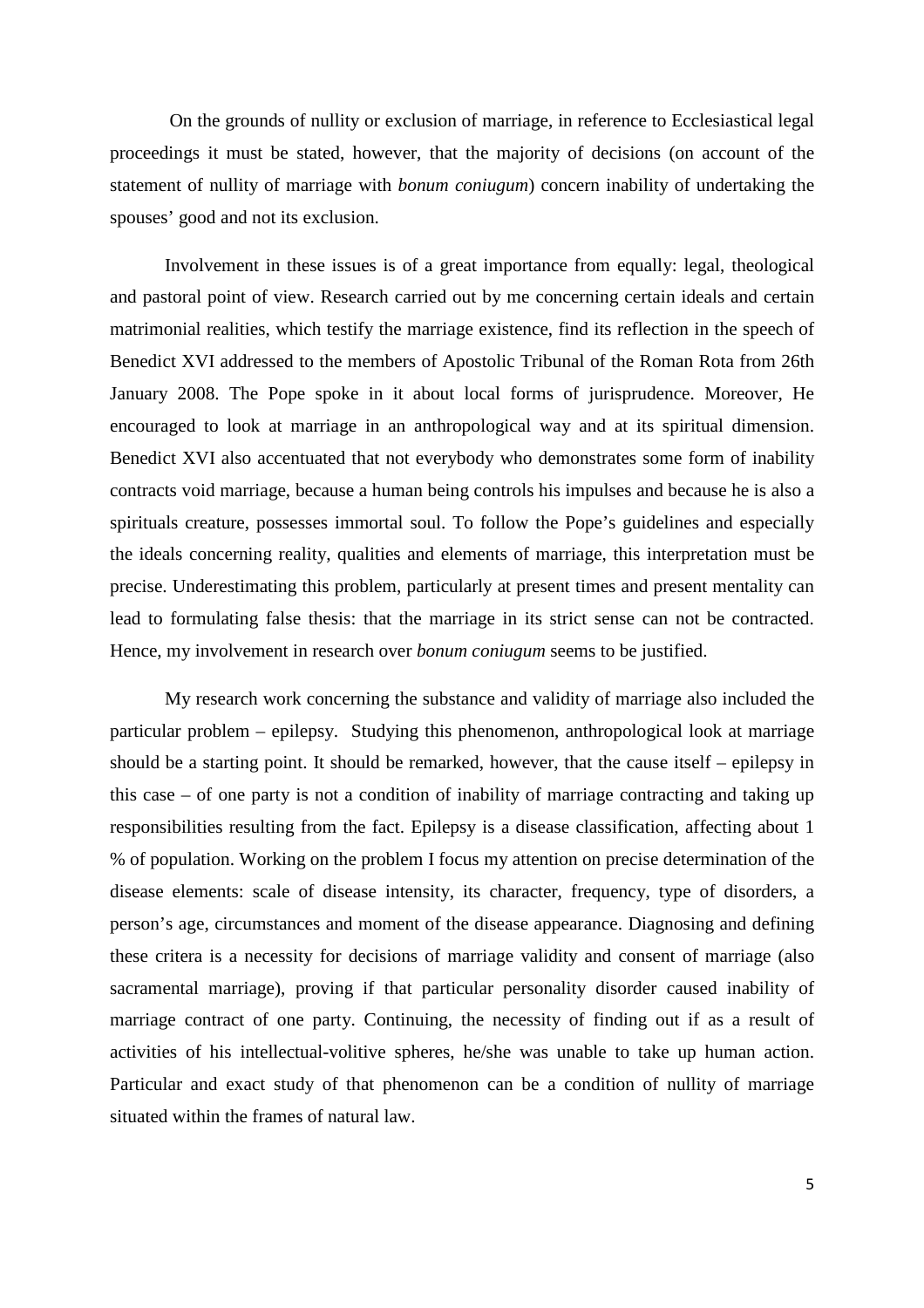FAS – fetal alcohol syndrome is another problem of my research interest, which concerns children of alcoholics and the issue seems to be completely new. Looking into this issue is perceived as a necessity to state if persons affected by the syndrome are able within natural law to contract marriage, especially to take up essential marriage obligations. Fetal alcohol syndrome is a problem of modern societies. Apart from existential dimension, it is also characterized by the dimension deeply theological and meaningful as it can determine as well marriage validity. Therefore, my interests are concentrated on studying the conditions defining if persons suffering from that disorder are able to take up essential marriage obligations.

Next problem referring to matrimonial duties, but also life in celibacy concerns homosexuality. I try to arbitrate to what extent homosexuality can be treated as determinism. I started with studying etiology social-cultural determinism and the attempt to define it basing on research and theological documents of the Church. The following issue of that subject within my concern was homosexuality as an appeal to life in celibacy and homosexuality as an appeal to life in marriage. It is significant if at all and to what extent a homosexual is capable of contacting valid marriage. All my studies were conducted on the grounds of decisions of the Roman Rota. In the space of human struggle, this phenomenon also touches the essence of matrimony and in a particular way the problem of taking up marriage obligations. It should be assumed, that if a homosexual is not able to mutual devotion in marriage, due to his sexual preferences, he is not able to fulfill important marriage obligations either, and by that he is not able (by natural law) to contract valid marriage.

The subject concerning dissocial personality finds its reflection both in psychology and in juridical decisions. The significant element of adjudication is determining if a person with antisocial personality with descriptive character is able to express valid matrimonial consent and create a community of marriage life. In the course of studies, I define such a person by distinguishing characteristic behavior, type of personality and I try to estimate to what extent these features can create a cause of inability to contract marriage. Dealing with this problem is especially significant, because the Church teaching frequently touches the problem and emphasizes that it is not the psychical cause which conditions nullity of marriage, but genuine psychical inability. Working on this problem requires also the knowledge of anthropology and psychology.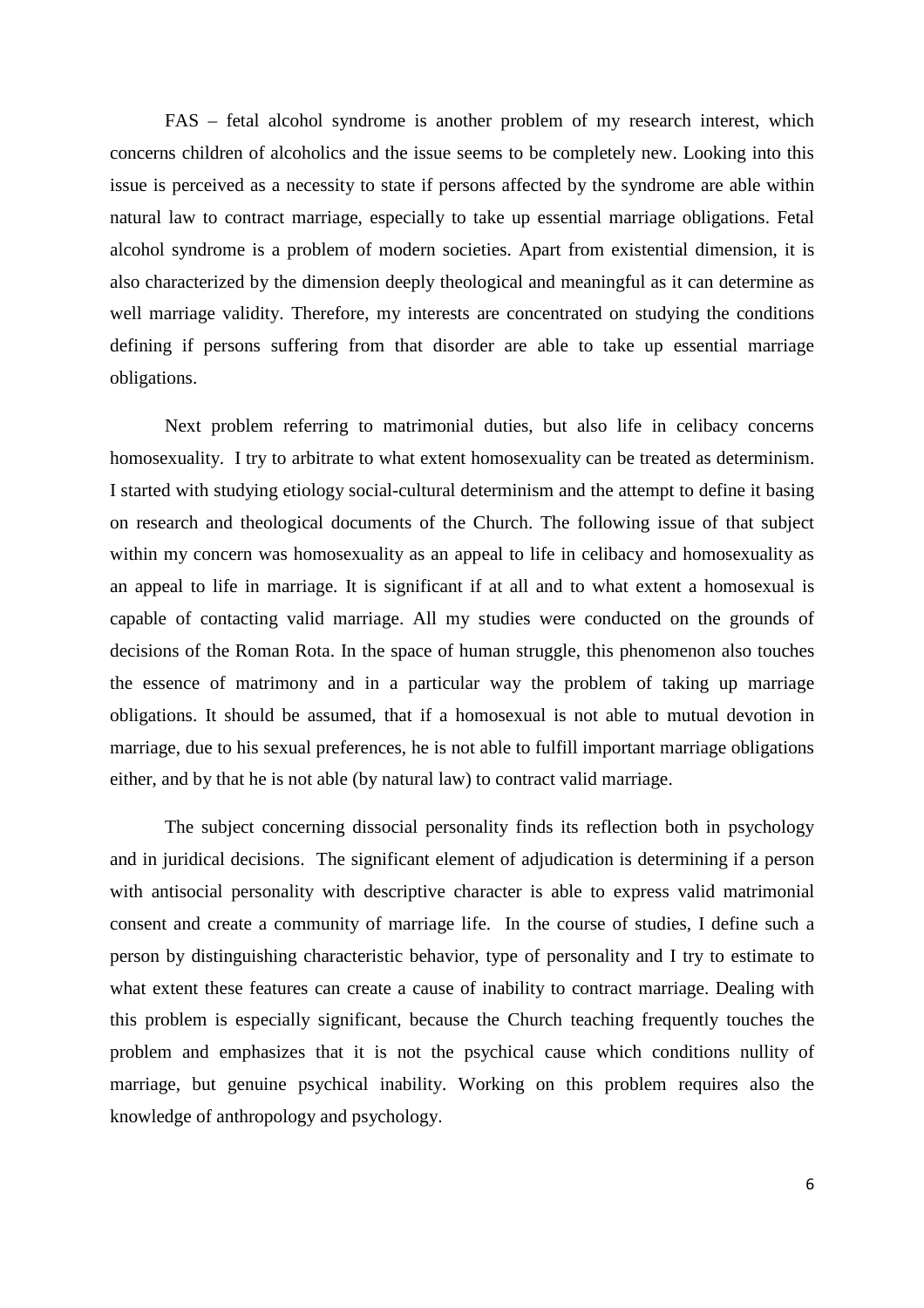Intellectual-volitive development implicates an ability to take up human activity, in other words it is an impulse for acting. Human actions are the results of their will and if it is equipped with elements of freedom, even a person suffering from various disorders, but still using his free will is able to take conscious, responsible and motivated decisions. In reference to the facts above, I try to prove in my studies that if a person with some degree of dissocial disorder, or any other, is able to contract marriage. Therefore, I emphasize constantly that in juridical practice, inability to take up essential marriage duties is a subject of permanent and rigorous substantiating. My proving is based in this case also on the Rota's jurisprudence, which in this sphere directs the Church activities.

The following subject of my research on the substance of marriage and consent of marriage is a phenomenon of integral simulation, i.e. exclusion, which invalidity source is based on natural law. The act of will subjected to studies is primarily causality of marriage, in case of simulation it bears hallmarks of serious opposition, which destroys that act.

It is rather frequent cause of nullity in decisions of the Roman Rota and the Church tribunals. The party completing an act of simulation during marriage contracting takes up internal act opposite to marriage. In my work I also defined the way of joining integral simulation with other titles of nullity of marriage within the range of consent to marriage, because of the fact that it creates a particular title to marriage nullity, what makes a substantial element of legal proceedings. The act of simulation assumes determined marriage exclusion by the contractor. The other titles give evidence of inability to express consent to marriage, its fault or conditioning. The fact of marriage consent simulation itself seems to be very expanded conception. Integral simulation takes various forms of acting directed in consequence against marriage. Hence, my studies included also particular variations of marriage consent simulation, following the guidelines of the Roman Rota decisions.

 b) Next field of my research interests, except for the subjects listed above, concentrates on general problems related to marriage law, which are directly inscribed into the spheres of the Church care for conscience of good formation and the problem of marriage validity which is first and foremost related to the spouses' conscience. Questions of moral sense touch basic rights and privileges of a Catholic which consist of freedom from sins and possibility of reception of the Holy Eucharist. Working on this research sphere I focused on what is the very own and sole purpose and mission of the Church – granted by Her creator. It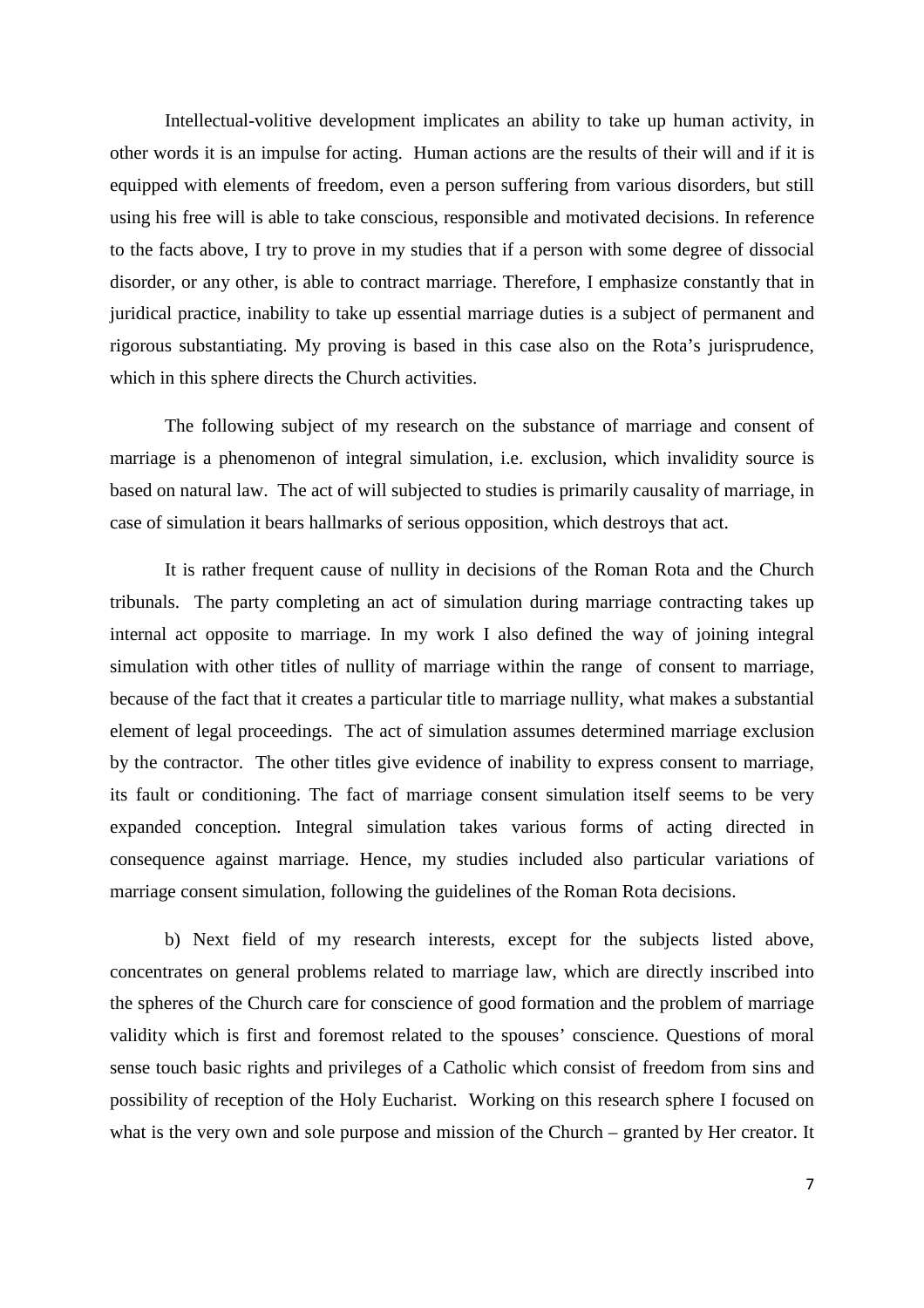is worth quoting in this place the Apostolic Constitution *Sacrae Disciplinae Leges*, which introduces The Code of Canon Law from 1983. The document points out that Salvation of souls is the principal objective of the Church. The other sphere of my work concentrates on practical Church activity in order to solve the problems of human conscience, in the first place the means by which the Church fulfils its task to order human conscience problems. Legal procedure is regarded as this practical dimension, although it should be remarked that the Canon legal procedure is implemented in a human way, taking into consideration indelible human dignity as a child of God. It is true that matters of conscience and the question of soul salvation are always the supernatural purposes, but in my work I try to arrange these purposes implementing Canon-legal and Ecclesiastic order. It is worth mentioning that the purpose of the Canon order in the Church is strictly united with the Church mission granted by Christ.

 On the grounds of my studies of the subject I elaborated and published the following papers:

*Diocesan proceedings for dissolution of marriage on favour of the faith according to standards of the Congregation for the Doctrine of the faith from 2001*, Łowickie Studia Teologiczne 14/2012 – pp. 155-168.

*Application of querela nullitatis in marriage nul lity trial according to the Latin Church's procedural regulations*, Roczniki Nauk Prawnych KUL – V. XX n.2 /2010 pp. 157-176.

*Right of defense in matrimonial nullity causes*, Ateneum Kapłańskie, script 3 (601), volume 152, May-June 2009, pp. 346-352.

 The direction of my interests in science brought fruits in form of encyclopedic entries defined by me for *Encyklopedia Katolica (The Catholic Encyclopaedia)* as follows:

*Marriage nullity trial*, Encyklopedia Katolicka V. XVI Lublin 2012 pp. 423-426.

*Plenipotentiary*, Encyklopedia Katolicka V. XV Lublin 2011 pp. 258-261.

*Promoter of justice*, Encyklopedia Katolicka V. XVI Lublin 2012 pp. 480-481.

*Relator*, Encyklopedia Katolicka V. XVI Lublin 2012 pp. 1387-1388

*Appeal in Canon law*, Encyklopedia Katolicka-- V. XVII Lublin 2012 pp. 49-50.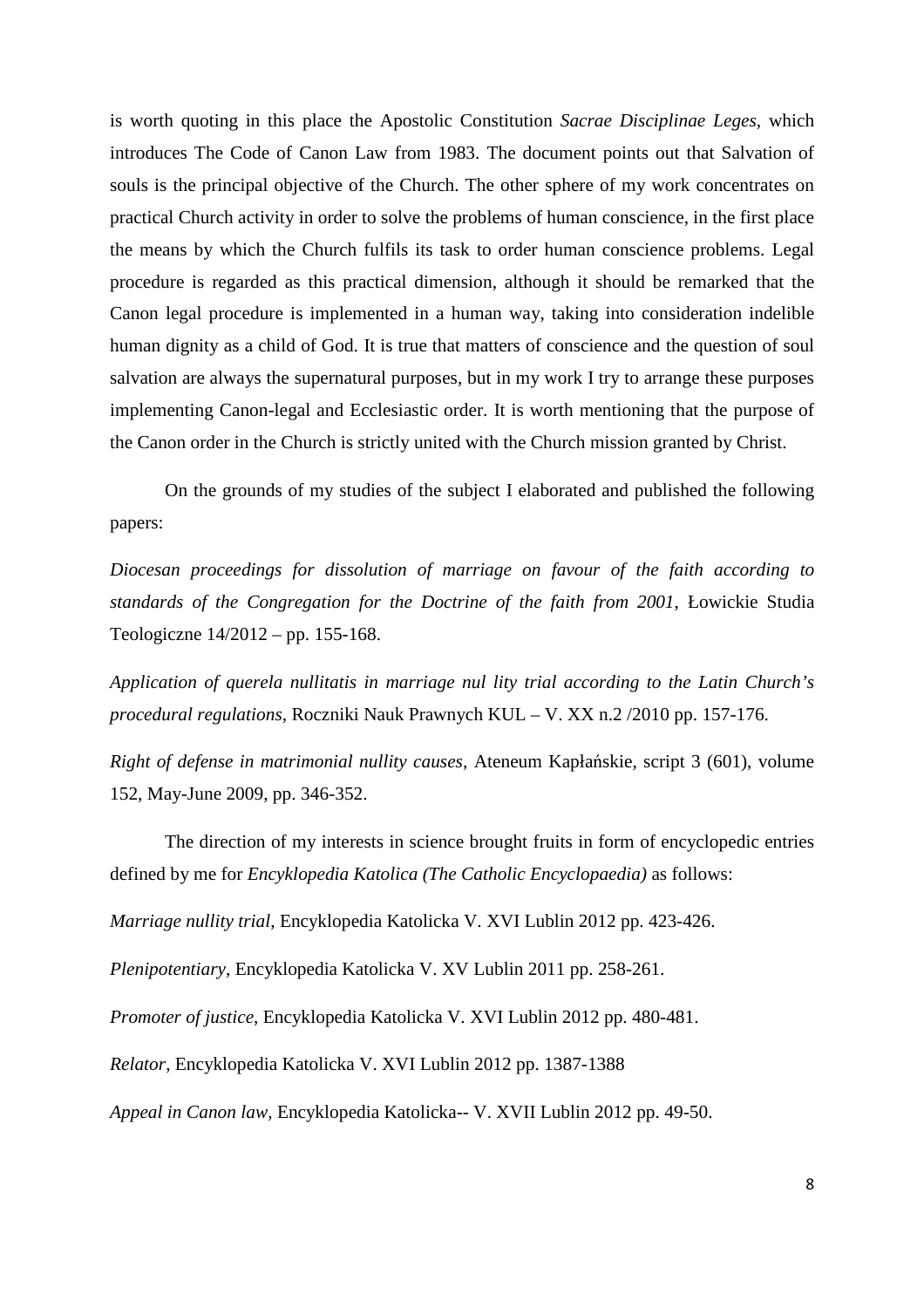Moreover, I was also invited within my professional interest to cooperate in creating entries for *Leksykon Prawa Kanonicznego*, where I am an author of the following entries:

*Judical expenses* 

*Contributions for the Church Officium Plaintiff Respondent Promoter of Justice The tribunal of first instance* 

# *Judicial Vicar*

Taking into consideration my scientific output subjected to discussion it is evident that it mainly concerns legal norms, based univocally on theological foundations.

In the process of nullity of marriage on the diocesan stage initiating the marriage nullity *in favorem fidei* I started studying non-Code norms. It should be remarked, of course, that there are new norms introduced in 2005, which can be implemented particularly in solving the matters of conscience; it concerns marriage contracted between two non-baptised parties or a baptised and non-baptised parties, where Pauline privilege can not be applied. My studies on these proceedings indicate in whose case they can be applied, towards which nonsacramental marriages they can be accepted and fulfilled, who is an addressee of such marriage nullity and what the proof methods and proceeding methods are accessible in these cases. The work demonstrates how to prepare proof methods and where to address them, but also who are the competent persons to implement these procedures.

I am interested in reflection on *querela nullitatis,* because this issue is exceptionally significant from legal, theological, anthropological and social point of view. My studies deliver evidence that *querela nullitatis* applied in marriage nullity process indicates that the Church applies judicial system in a human way, which can not be deprived of certain imperfections. Therefore, in case of an error, there is a possibility to correct it in order to preserve justice and truth. All the Church is directed by that rule, including the Canon law,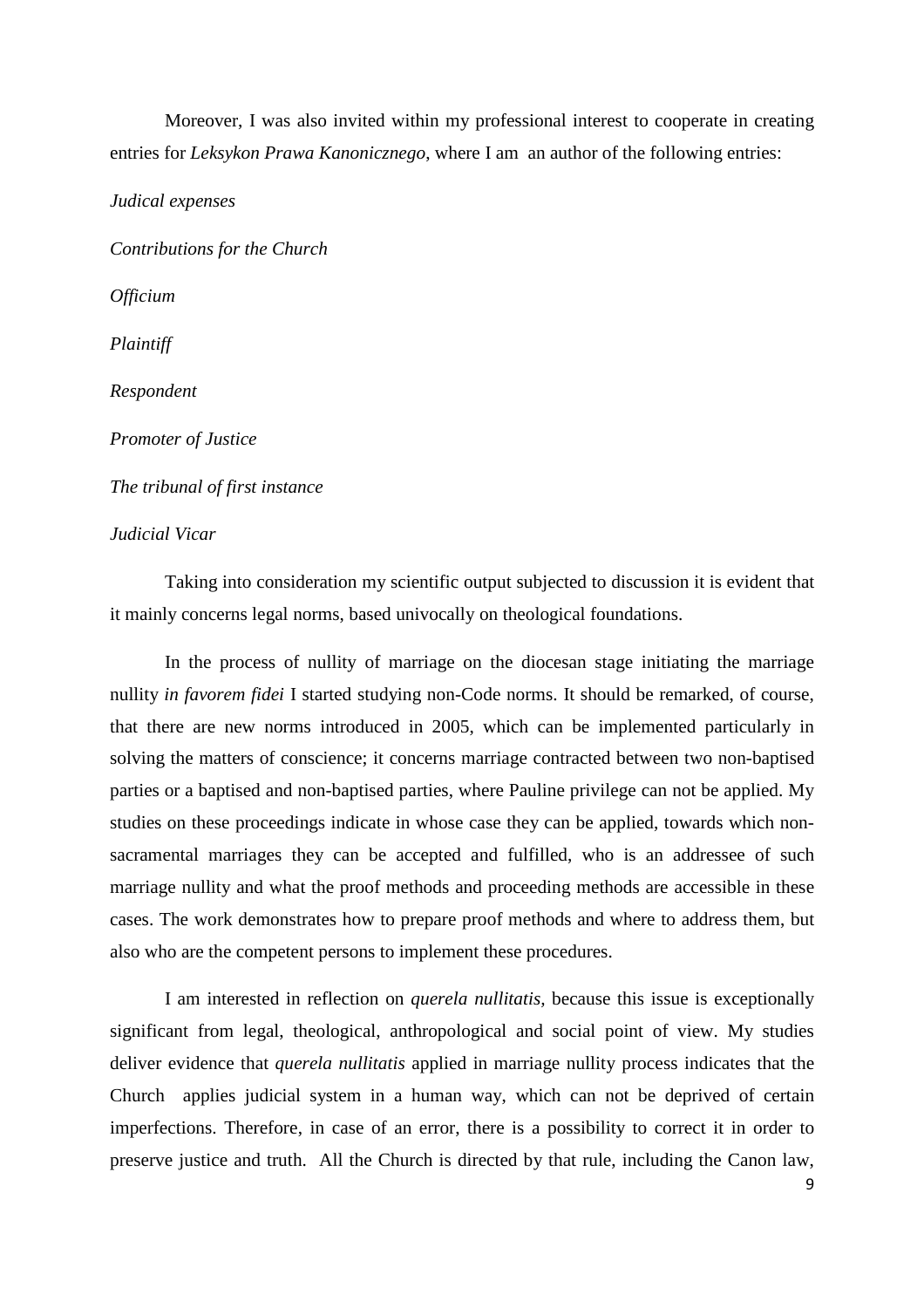which is aimed at the principle of the Church - the soul salvation. Human mistakes can not constitute any obstacles for the Church principles. This situation depicts that the Church is not a perfect community, because it consists of sinful human beings. However, the Church as spiritual community functioning in temporality uses the means which control juridical power to fulfill constantly the cardinal purpose which is leading human beings to God.

The issue which is also discussed in my publication concerns human right to defend. The subject of my attention is the fact that a Catholic has a right to plea and it is guaranteed by innate human and Christian dignity, respected and emphasized by the Church teaching. I always emphasize that the Church applying law uses human means, what constitutes a certain historical dependence relating simultaneously to complete legacy of the Roman law. Concentrating on the above problematic I reviewed the following subject literature :

Urszula Nowicka, *Dispenser of the Sacrament of Marriage*. Historical and legal study, Wrocław 2007; Ateneum Kapłańskie, script 3 (601), volume 152, May-June 2009, pp. 405- 408.

Szymon Pikus, *Independence of ecclesiastical judge. Ecclesiastical law of procedure*, Sandomierz 2009; Ateneum Kapłańskie, script 3 (604), volume 153, November-December 2009, pp. 607-610.

Urszula Nowicka. *Statement of the Orthodox Church believers single status in forum of the Catholic Church*, Warszawa 2012; Ateneum Kapłańskie, script 1 (623), volume 160, January-February 2013, pp. 190 -194.

c) I would like to indicate that the range of my research related to the questions of conscience solved within the Church was not limited solely to marriage matters. It results from the nature of legal proceedings, which do not complete all the problem only in marriage questions. There are also court-administrative matters which I turn my attention to, both in research and practice and they refer to dispensation from clerical celibacy and criminal cases. Due to this fact administration functioning in the Church is another branch of my interest, to confirm the fact invoking the publication with my editorial supervision:

ed: Krukowski, Kraiński, Sitarz: *Organization and functioning of administration in the Church*, Toruń 2011.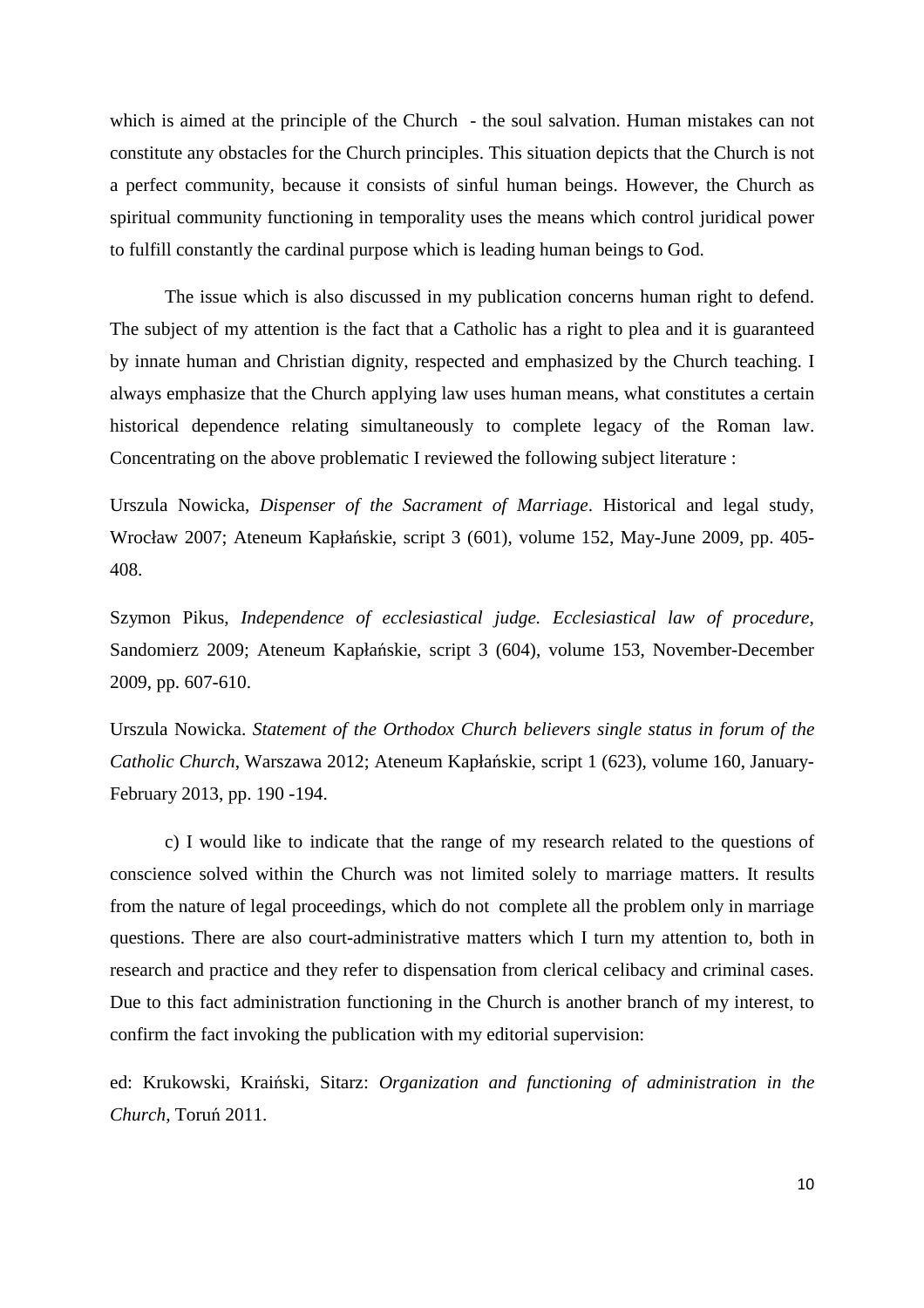The publication testifies that the Church is not a perfect community in Her human element, but obviously there are mechanisms where a Catholic, the Church member affected by certain activities has a wide range of possibilities and instruments to achieve justice and truth, what is strictly united with the Church mission – the care for soul salvation. The publication presented above is *stricte* connected with the scientific conference of the canonists taking place in Toruń in 2011. The publication also includes my article:

W. Kraiński, *Supervision of ecclesiastical legal acts* in: *Organizacja i funkcjonowanie administracji w Kościele*, Toruń 2011, pp. 201-215.

The publication presents reflections on all the Church congregation in which that human element requires revision in implementation of governing. My studies find their reflection in the words of the Encyclic of John Paul II *Ut unum sit,* from 25 May 1995 in which the Pope teaches that: 'Among all the Churches and Ecclesial Communities, the Catholic Church is conscious that She has preserved the ministry of the Successor of the Apostle Peter, the Bishop of Rome, whom God established as Her perpetual and visible principle and foundation of unity and whom the Spirit sustains in order that he may enable all the others to share in this essential good. In the beautiful expression of Pope Saint Gregory the Great, my ministry is that of *servus servorum Dei.* This designation is the best possible safeguard against the risk of separating power (and in particular the primacy) from ministry. Such a separation would contradict the very meaning of power according to the Gospel: 'I am among you as one who serves' (Luke 22, 27) — says our Lord Jesus Christ, the Head of the Church. On the other hand, as I acknowledged on the important occasion of a visit to the World Council of Churches in Geneva on 12th June 1984, the Catholic Church's conviction that in the ministry of the Bishop of Rome She has preserved, in fidelity to the Apostolic Tradition and the faith of the Fathers, the visible sign and guarantor of unity, constitutes a difficulty for most other Christians, whose memory is marked by certain painful recollections. To the extent that we are responsible for these, I join my Predecessor Paul VI in asking forgiveness' (III/88).

The subsequent space of my interests related to the previous ones is a question of clerical internal problems on the grounds of the Catholic Church. Involvement in those issues made it possible to edit the following publications: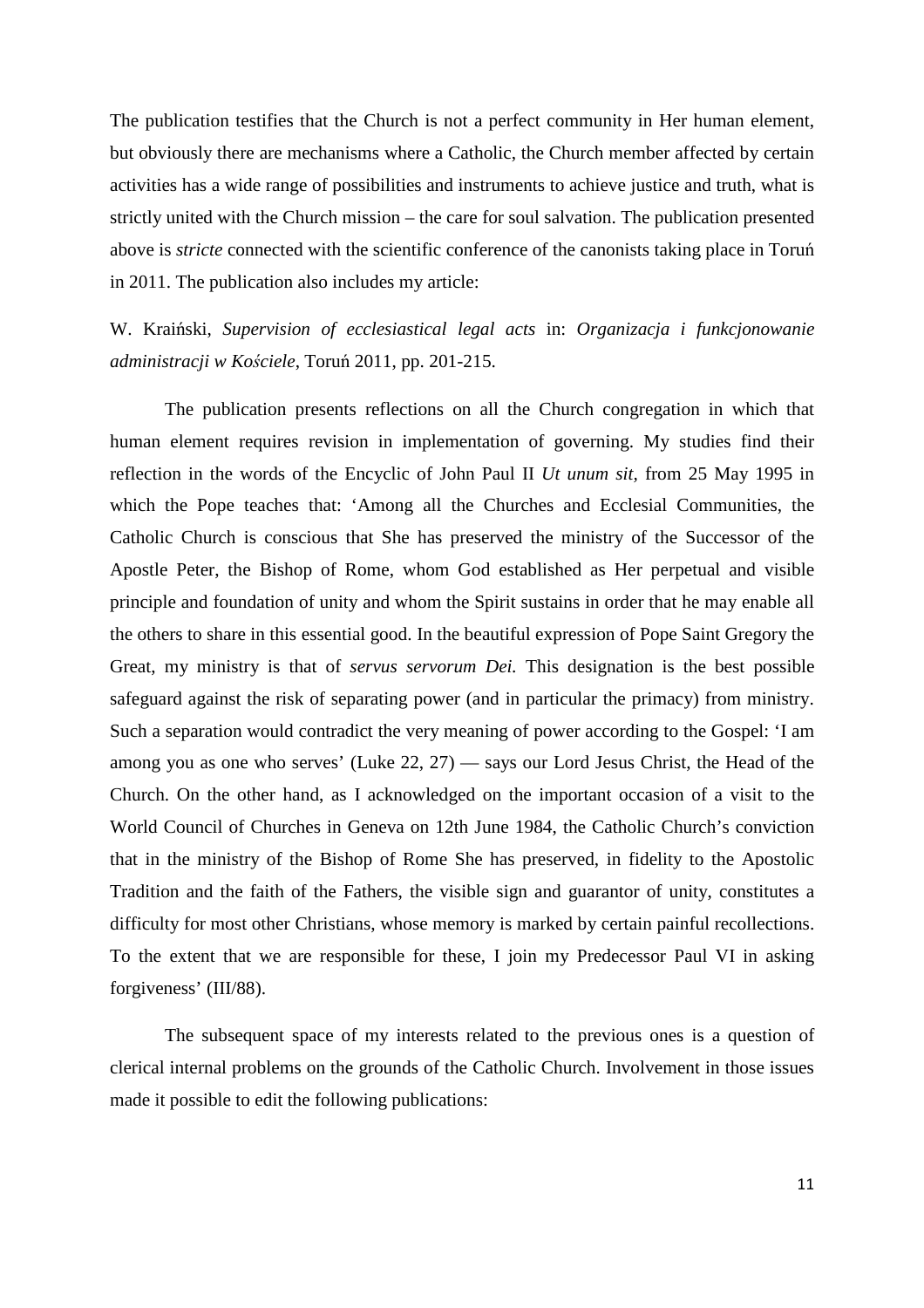*Society of St. Pious X after remitting excommunication of the bishops belonging to FSSPX*, Teologia i Człowiek – ed. 2009 no 1, pp. 159-177.

*Dismissal from the ministra in the light ofenpowerments grantem to the Congregation for the Clergyy*, in: Prawo i Kościół, V.3/2011 – Poznań, pp.147- 163.

Subjects taken up in these articles are essential not only from pastoral point of view, but also from moral-spiritual order in the Church. Regulating matters within the Church community and ordering the matters of conscience of those who left the Church is especially significant for all the Church community. We can observe here specific look of the Church at the power to impose penalty, which the Church possesses and which is implemented in accordance with the norms of Canon criminal law. One must remark, however, that it is completely different from lay criminal law. It differs in its dimension and view, what is expressed, e.g. in imposing Church penalties: censure, penalties binding in the conscience, etc. My next article deals with this problem:

*Detailed aretology in the work of St. Ambrosius, bishop of Milan 'On the offices of ministers' and its new propositions of reflections in relation to Stoicism,* in: Veritas cum caritateintellegentia cum amore, Toruń 20011 pp. .663-686.

All issues of my scientific work, including criminal law in reference also to clergy, have their connotation in theology and practical life, supported by the assistance of the Fathers of the Church preaching. Going further, I would like to indicate in my publications that legal procedure, as well as marriage law are deeply rooted in the reality of the Roman law and those societies reality, which to a great extent was adopted by the Church enriching it by theological dimension. My articles often invoke that heritage and these reflections are included in the following article:

# *Roman citizenship of St. Paul*, Zeszyty Naukowe KUL – Year LIII No 1 (209) Lublin 2010, pp. 3-14.

First look seems to give the impression of being far from my general research interest. However, it depicts the basis of authority in the Church, arranges principal definitions on the grounds of all theological doctrine and presents complete understanding of juridical activity of the Catholic Church, which despite directing at transcendental aims, uses human tools. It should be remarked here again that the Church acted and developed at Her beginning on the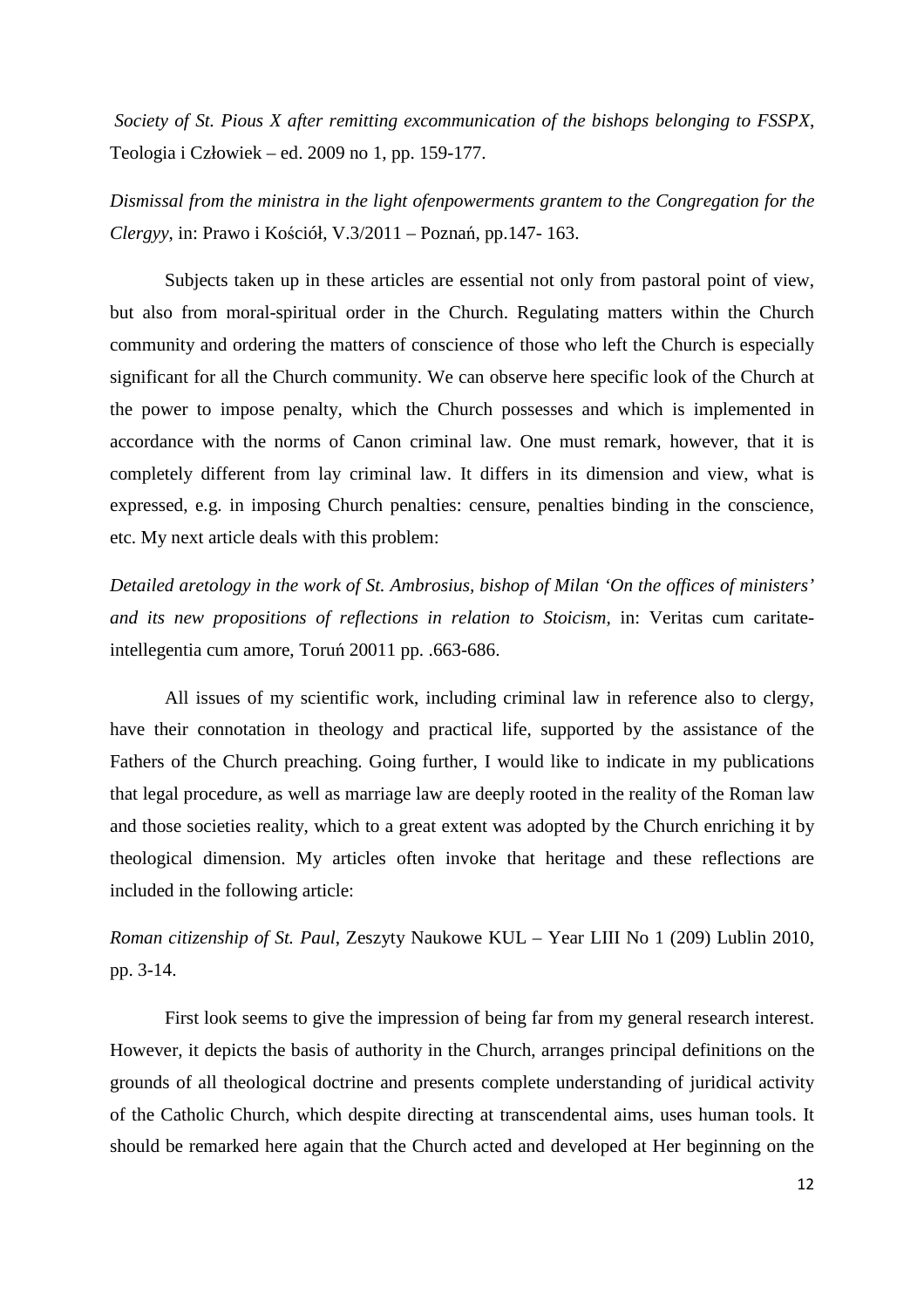grounds of the society in which She existed and employed the means on Her disposal implicating into them Her theological doctrine.

## **4. General research achievements in present work.**

Receiving my PhD degree in law I worked out the monograph of the subjects unknown earlier from both Polish and foreign literature, titled:

 *The right of the catholic Tribunals to adjudicate nullity of marriages of non-Catholics art. 2- 4 Dignitas Connubii*, edited by Bernardinum (Pelplin) in 201, with 429 pages - ISBN no: 978- 83-7823-224-7, with editorial reviewers: Rev. prof. dr hab. Jan Perszon, UMK Toruń and Rev. dr hab. Mirosław Sitarz, prof. KUL.

The book is a result of my complete scientific work. My monograph proves that the Church guards indissolubility of valid marriage contract. The care for marriage, its indissolubility encompasses not only the members of the Catholic Church, but also non-Catholics, in case where the natural law is the foundation of the marriage indissolubility. Marriage is a sacral reality, therefore the care of the Church is extended to every marriage contract. This Church protection towards marriage dissolubility is depicted not only in public teaching, but also in ministry, administrative activity and preparations for decent contracting the marriage and by careful works of ecclesiastical courts. Today, more often than ever before, in the times of mass migrations, a minister-judge, but also the spouses themselves face the problems of non-Catholic marriages validity, when originally wedded in their societies, after marriage nullity wish to contract marriage with a Catholic party and prove his/her unmarried state in the Church. These problems are also connected with competent and dedicated service of the minister, the Tribunal officers. Serious study requires not only recognizing the case, but also the circumstances of particular persons, the activity must be based on meetings, deep research in case of every party.

The primary question put which can be already answered by studying bibliography is a question of theological and doctrine nature: what is the competence of the church in deciding of non-Catholic marriages invalidity. Invoking the documents of the Church I answer, that ecclesiastical law on the grounds of theological doctrine equips the Church in basic competences to decide of invalidity of marriages of non-baptised non-Catholics, although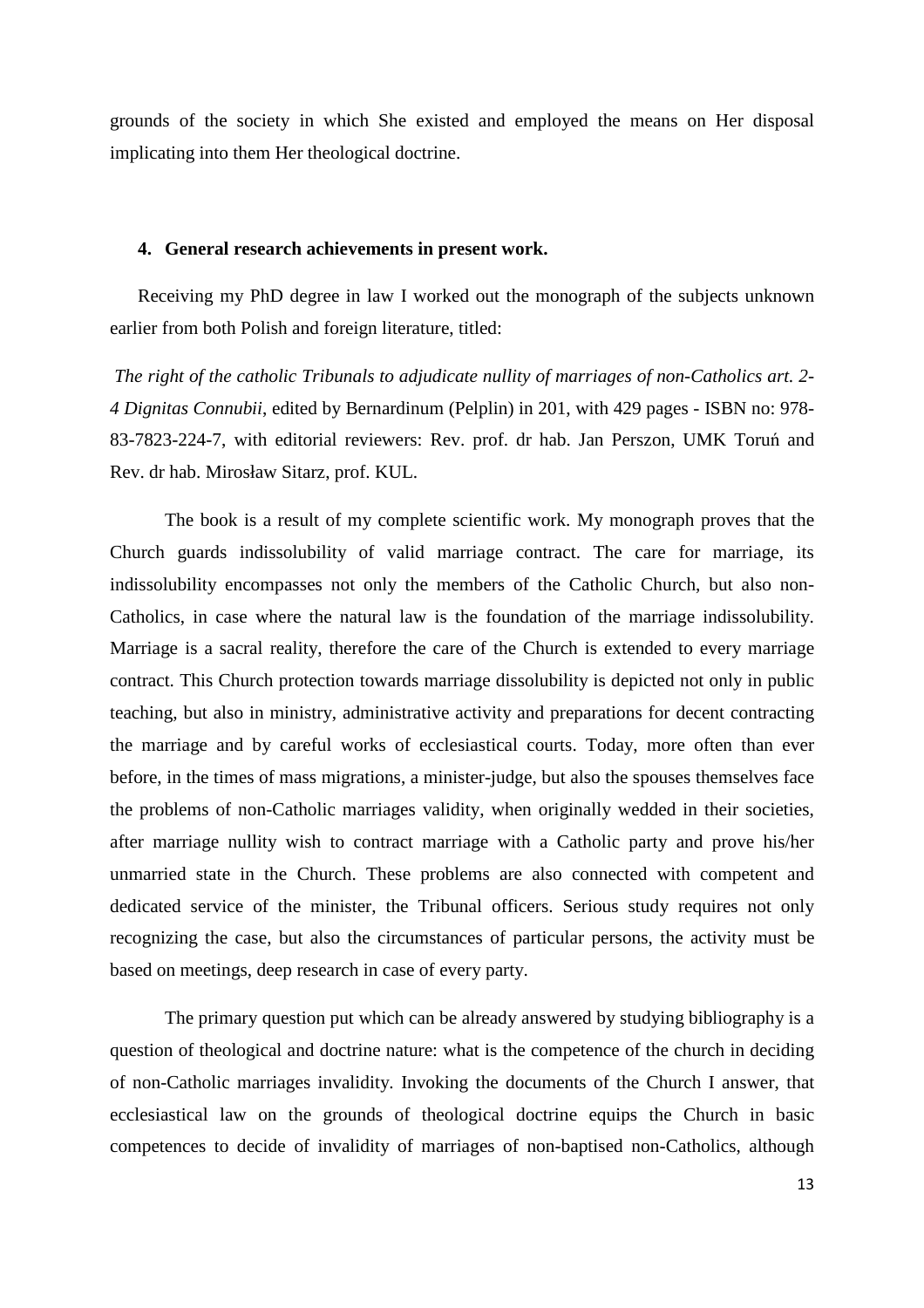they contract non-sacramental marriage, but also that marriage is placed in a kind of 'sacral optics', therefore it is of a sacral character. Sanctity of every marriage, also the natural one gives the Church juridical right over the category of marriages of non-baptised parties, because the reality of marriage is God's reality and a family-married couple has also social character. Marriage is closely related to human dignity and therefore the Church is the safeguard of that reality, also in juridical dimension. It is worth mentioning that the Church has always been performing Her power based on the Bible, what can be depicted by Pauline privilege, mentioned above, where the Church uses it and demonstrates Her superior mission, which is *salus animarum* in case of marriage nullity of both non-baptised parties. The rule *potestas indirecta* can be observed here. Continuing, I would like to add that principal theological base for jurisdiction in case of marriage of baptised non-Catholics is sanctity of marriage state, hence the Church has Her power over it, even when only one of spouses is baptized. It should be remarked, that a non-Catholic having legal interest – i.e. wishing to prove his/her unmarried state within the Catholic Church, turns to Ecclesiastical Court for help and the Tribunal officers should carefully examine the case, what requires proper spiritual and moral formation and intellectual background.

The contents of the monograph presents that in case of non-Christians and those non-Catholics who contacting marriage are directed by the state law, the judge must take into consideration law system of particular state society. Due to the religious pluralism of a certain community we have to do with multiplicity of regulations and laws, primacy must be always given, however to God's law. The conducted survey indicated dogmatic-legal base of the Church in case of the marriage of non-baptised non-Catholics, who from formal point of view are not subjected to the Church jurisdiction. The principle of the Church activity is constituted by the natural law, sanctity of marriage, human dignity in the prospect of salvation and in case of baptised non-Catholics – sacramental of their marriages. Taking legal side into account, the Church activity is justified in jurisdiction towards non-Catholic marriage by widely perceived legal interest. The arguments mentioned above give the Church tribunals deciding marriage nullity, the title to apply in these cases God's Law, as the norm nulling the consent to marriage, keeping simultaneously full respect for positive law, which is the direction for baptised and non-baptised non-Catholics contracting marriage. The Church respect towards the own law of non-baptised persons also concerns those who contract marriage directing by unwritten legal forms, i.e. customary law.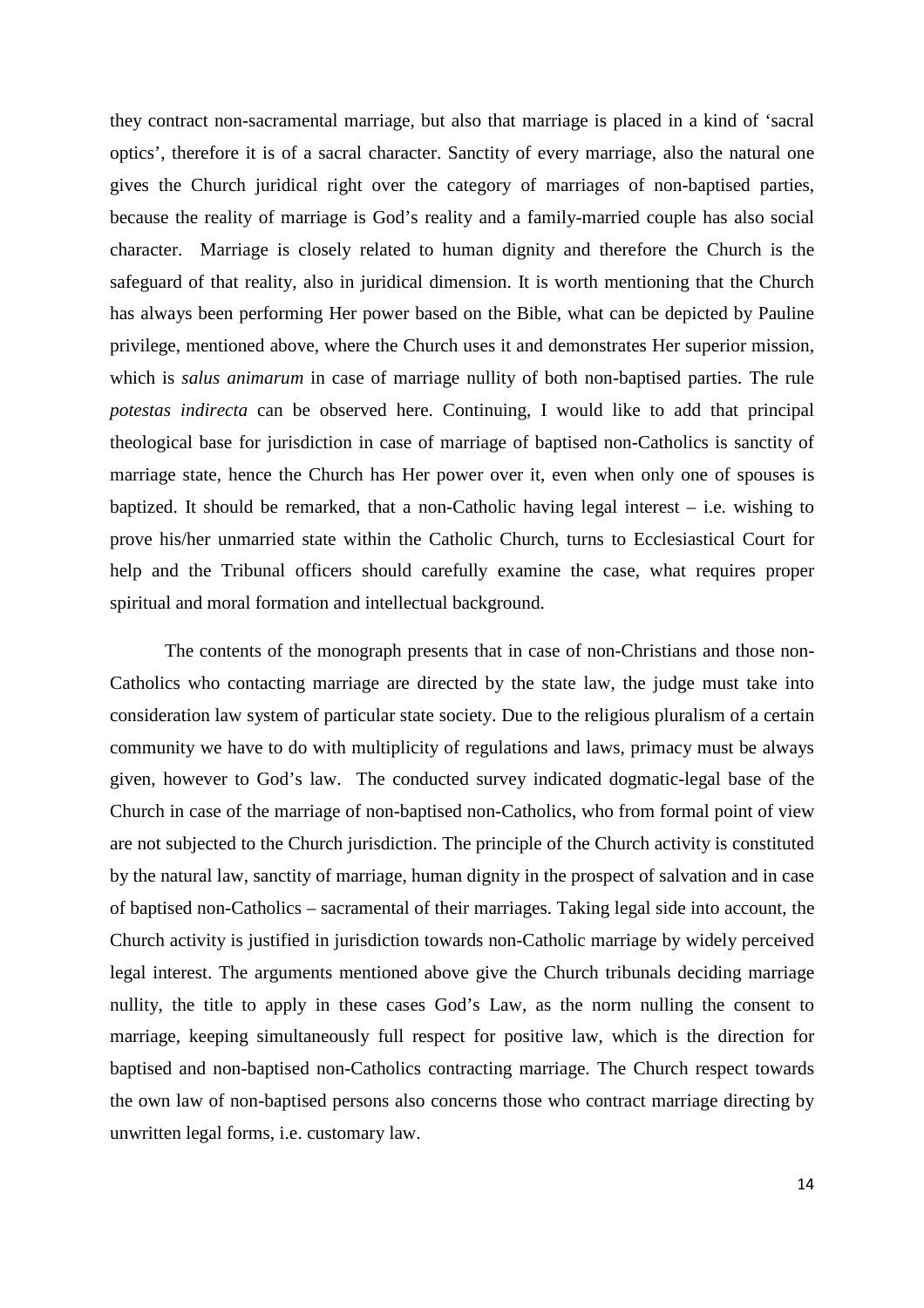Legislator states that the only legal form to implement by the Church tribunal in decisions of non-Catholic marriages nullity is ecclesiastical legal procedure. Due to this fact there are certain difficulties in applying this rule towards the persons who do not subject to it in terms of:

- defining the tribunal properties. In accordance with legal norms it will be the tribunal defined by law concerning matrimonial trial or will be decided by the Supreme Tribunal of theApostolicSignatura.

- Notifying the respondent and witnesses who are non-Catholics about court records. - Collecting the information on legal system according to which the marriage of non-Catholics was contracted. Monographs of legal systems concerning particular groups of non-Catholics, the appendix in the monograph with this contents and indications of direct contact possibilities can turn out to be helpful. It also constitutes the appeal to the tribunal to study and research the problem.

 During the evidence proceedings it is recommended to obtain the evidence of the non-Catholic respondent who is not a party in the trial and his non-Catholic witnesses. There are some categories to be distinguished – testimony in the presence of the state notary, recording and a statement of a party. Office documentation of non-Catholic communities, state and private are also of a great importance, but they must be treated by the officer with great caution due to the divorce practice existing at all non-Catholics. Only when the documents do not cause any objections and the case concerns a form or marriage obstacle, can the documentation process be applied, because DC norms state that in decisions referring to non-Catholics, ecclesiastical legal procedure may be applied.

 In case of non-sacramental marriages the procedures of *Privilegium Paulinum* or *in Favorem Fidei* should be applied, but there is not always proper applicable legal basis enabling its implementation. In such a case, non-Catholic spouse is entitled to appeal his/her marriage in ordinary contentious trial.

 In numerous situations, the ones who left the Catholic Church and made a formal act of apostasy or schism and joined other religious non-Catholic congregations and will be defining themselves as non-Catholics, then in accordance with the Church law they must be aware and must realize their canon law crime and their Catholic identity.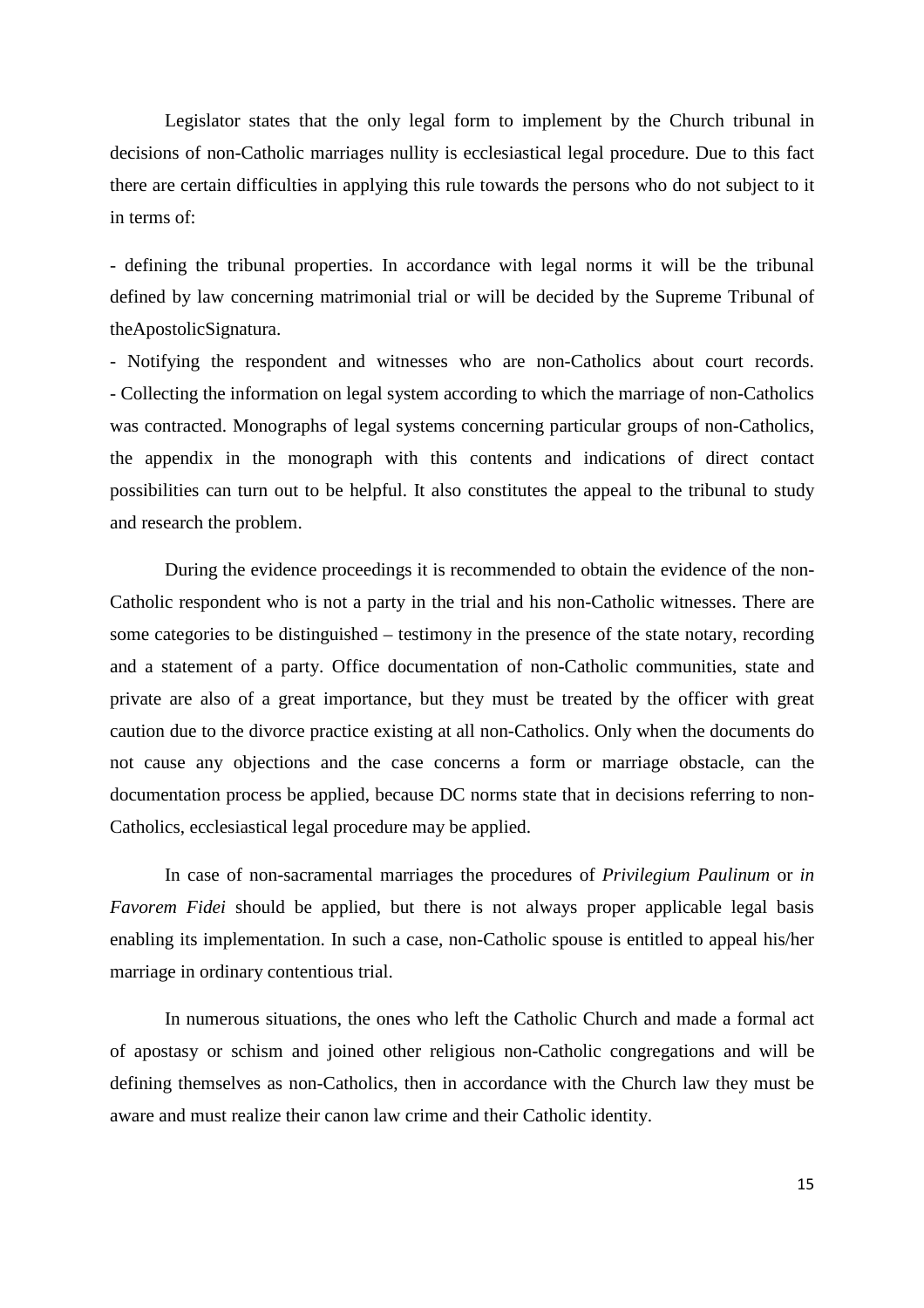Many non-Catholics contract marriage in accordance with civil law by the art. 2  $\S 2$  n. 2 and art. 4 § 2 n. 2 DC , therefore it should be respected taking into account the form of the state norm – in presented case it is KRO. Among non-baptised non-Catholics there is reference to great monotheistic religions and other religious congregations. The ecclesiastical tribunal is able to obtain the information what is the form of validity of marriage contract and state, what is the character of obstacles of marriage nullity and indicate potential deficiencies of consent to marriage regulated by their own law. In case of non-Catholics, the ecclesiastical judge must be certain that they were not baptised or that the baptism is invalid. The difference between Christian religions and religions of Christian origin should be clearly marked out and sometimes it is necessary to prove the validity of baptism of a particular non-Catholic. The status of baptism constitutes the character of marriage – it becomes sacramental one.

Among baptised non-Catholics we must turn our attention to differentiated law of Eastern non-Catholics, in particular to validity of their marriage expressed in *ritus sacer* – and the blessing as a form of marriage contracting and marriage obstacles in Churches related to the Union of Utrecht.

In plurality of Protestant churches the institution of marriage refers in defining obstacles and the contract of marriage form to state law – which was Luther's and his interpreters idea. In accordance with the rule of *sola scriptura* – Protestant Churches accept only the principles concerning marriage inscribed literally into the Holy Bible. It should be remembered that the Protestants do not approve sacramental character of marriage, but perceiving it as an institution of God's origin, they treat it as social one. They also accept the institution of divorce.

The characteristics of matrimonial law of non-Catholics in reference to claiming unmarried status in the face of the Church is an appeal to more detailed research. It is a difficult issue, because in majority not normalized. Arbitrating many of these questions will enable to complete supreme role of the Church as a safeguard of sanctity and indissolubility of every marriage.

 Summing up, the first chapter of the monograph introduces this problematicaspect and presents the semantic-historical analysis of art. 1-4 of Procedural Instruction *Dignitas connubi*. The chapter also includes the basis of the Church competences to pass judgment on marriages of baptised and non-baptised non-Catholics, who are not subjected to the Church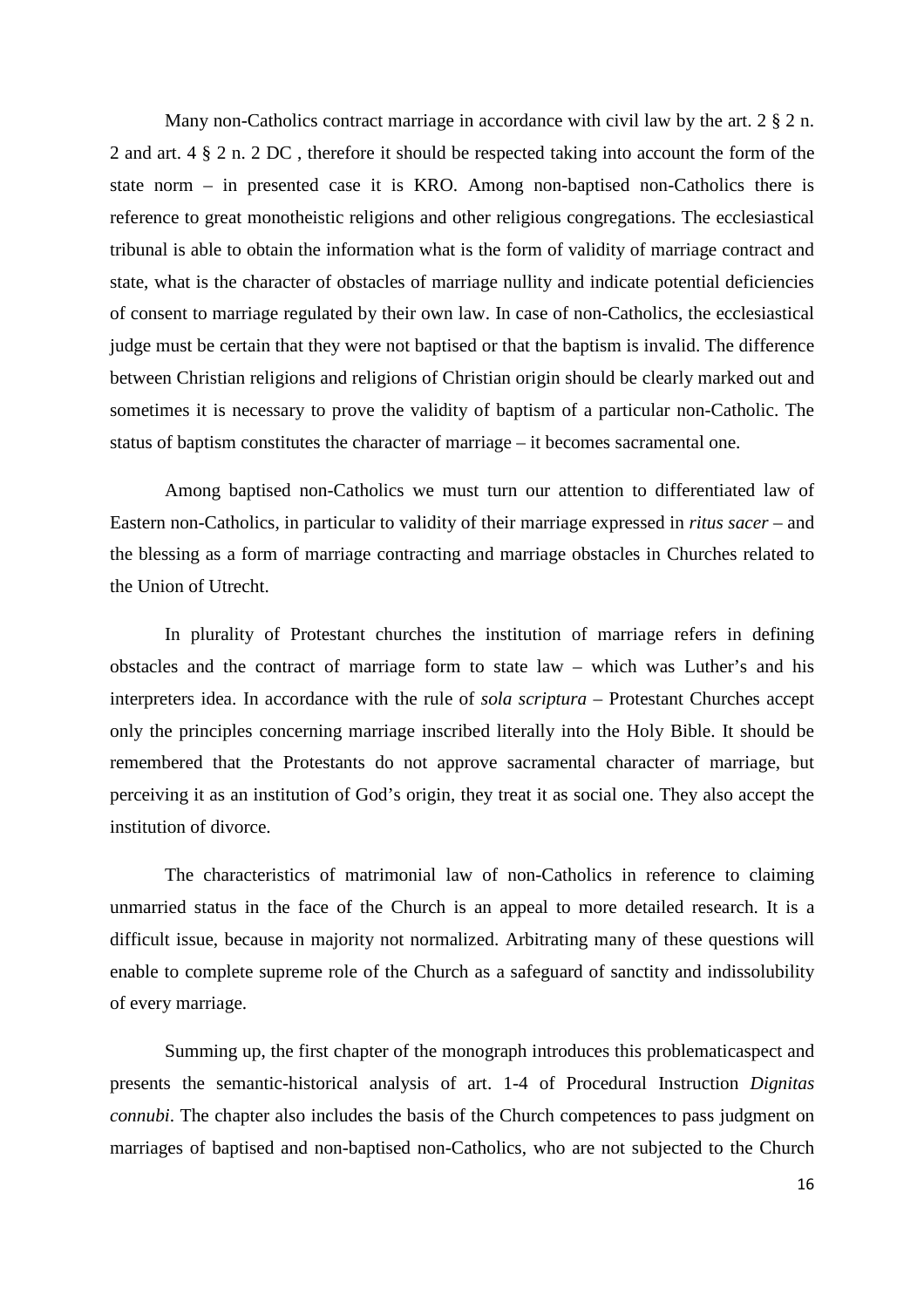jurisdiction. The foundations of the Church competences refers not only to the doctrine and legislation, but also practical justification in jurisprudence of the Apostolic Signatura.

 The second chapter demonstrates the basis of applying God's law in aspect of invalidity of marriage in reference to all non-Catholics, as well as the possibility to apply ecclesiastical law because of its correspondence to law applied by non-Catholics.

 The third chapter is devoted to process problems in decisions of invalidity of marriages of non-Catholocs in the perspective of theoretical and practical difficulties, which can be faced by the Church tribunal during the procedure of invalidity trial of marriages of persons not subjected to Ecclesiastical law.

 The fourth chapter describes matrimonial law of non-baptised unbelievers in accordance with k.r.o. and religious right of the non-baptised persons.

 The fifth chapter is a reflection on baptised non-Catholics, who approve sacramental of marriage and the Apostle Succession due to their closeness to marriage institutions of the Catholic Church and the Protestant religions.

 Research methods employed in the work consisted of dogmatic-legal method, interpreting legal and theological texts. Analytical method of sources of marriage law of non-Catholics was also used to create systematization frames of their rights for ecclesiastical tribunal purposes. The monograph must serve for searching the truth of marriage state of non-Catholics for both – law theoreticians and the ecclesiastical officers. It can also be used by minister, who meets at present a Church member wishing to marry a non-Catholic being in non-Catholic state of marriage in the past.

### **5. Didactic activity.**

The beginning of my didactic work is simultaneous with my ministry mission. Having been ordained to the priesthood and graduating The Catholic University of Lublin in 1989 I started my work as a vicar in parishes of Brodnica, Grudziądz, Toruń and Wąbrzeźno. Between 1989 – 1990 working as a vicar in Brodnica, I taught religion in church catechetical rooms. In 1990 – 1991 in Grudziądz parish church I was a catechist in the Stanisław Staszic Center of Permanent Education. In Toruń, between 1991 – 1995 I developed my teaching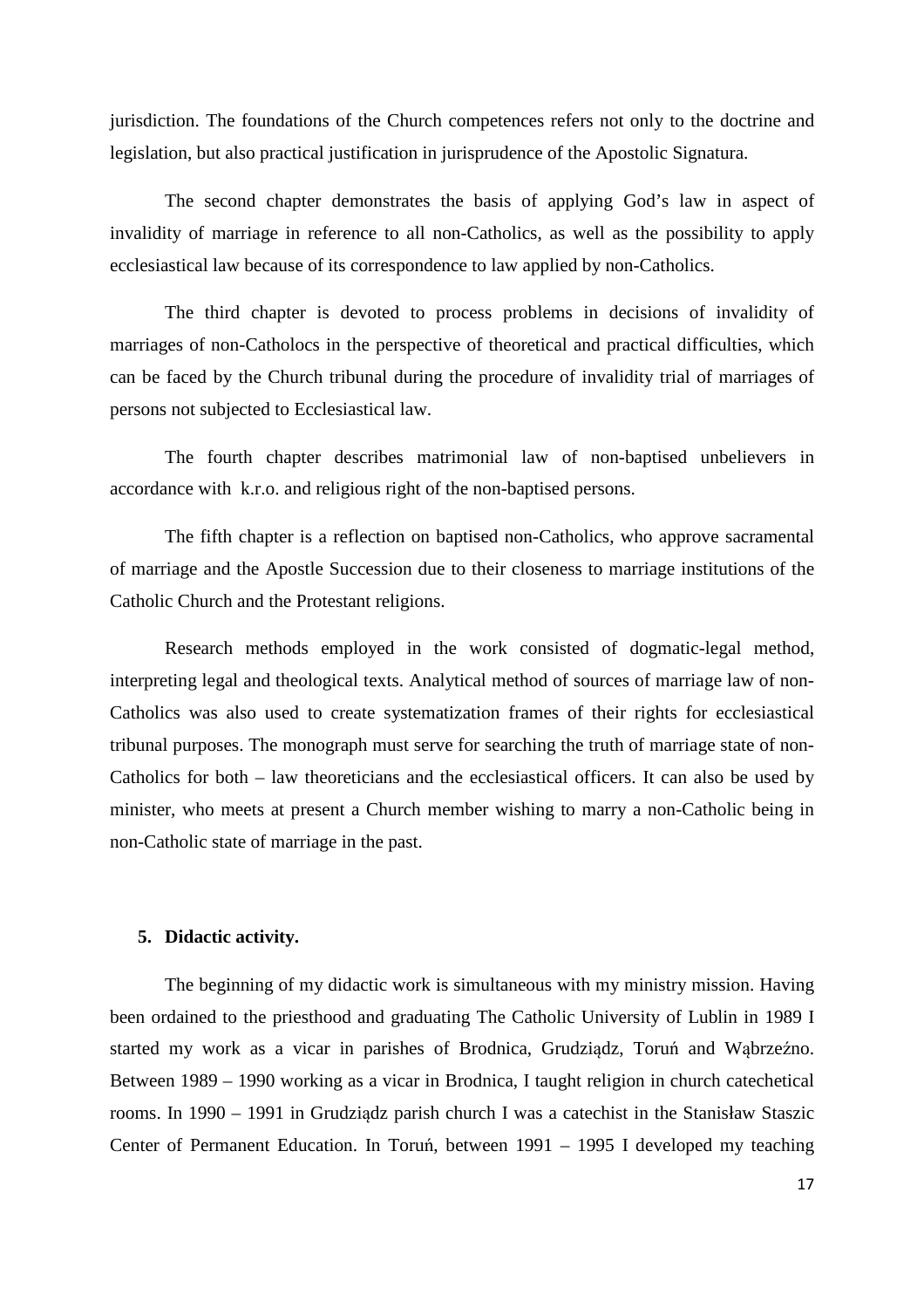abilities as a catechist in Samuel Bogumił Linde III Secondary High School. Being a vicar in Wąbrzeźno parish in 1995 – 1999 I also worked as a catechist in Complex of Vocational Schools.

Graduating my studies of Canon law with PhD degree in Canon law in 2002 and the course of jurisprudence at Papal University of the Holy Cross in Rome in 2001 I completed the study at the Tribunal of Roman Rota in 2004. In 2008 I was employed at the Faculty of Theology of Nicolas Copernicus University in Torun as an assistant professor in the Department of Canon law. I conduct classes of Canon law (I, II, III), ecclesiastical marriage law, ecclesiastical marriage and family law, Canon and ecclesiastical law, family law – ecclesiastical and civil and the selected issues of family, administrative and criminal law and social security.

 As the Faculty of Theology of NCU employee I have been an advisor of 16 Master's thesis, 1 licentiate and a reviewer of 41 Master's thesis.

## **6. Organizational and popularizing activity.**

During my staying in Rome for the Diocese, I conducted matters connected with dispensation of clerical celibacy. In 2005 Bishop of Toruń appointed me to prepare ecclesiastical court in newly created Toruń Diocese and designated me a juridical vicar. I have been at this office till presence, being simultaneously a judge of Archbishop Ecclesiastical Court in Lviv/Ukraine. By the request of Lviv Archbishop and Toruń Bishop my duty is to prosecute cases of dispensation from clerical celibacy and the proceedings specially reserved for Congregation for the Doctrine of the Faith.

Fulfilling my organizational and popularizing activities for Toruń Bishop, I prepared International Scientific Conference of Canon law in Toruń *Organizacja i Funkcjonowanie Administracji w Kościele* (Organization and functioning of administration in the Church)– 7th-8th September 2010, in which I also took part as a lecturer with the paper: *Kontrola kościelnych aktów administracyjnych pod względem legalności i poprawności merytorycznej* (Supervision of ecclesiastical administrative acts as to their legitimacy and merotorical correctness).